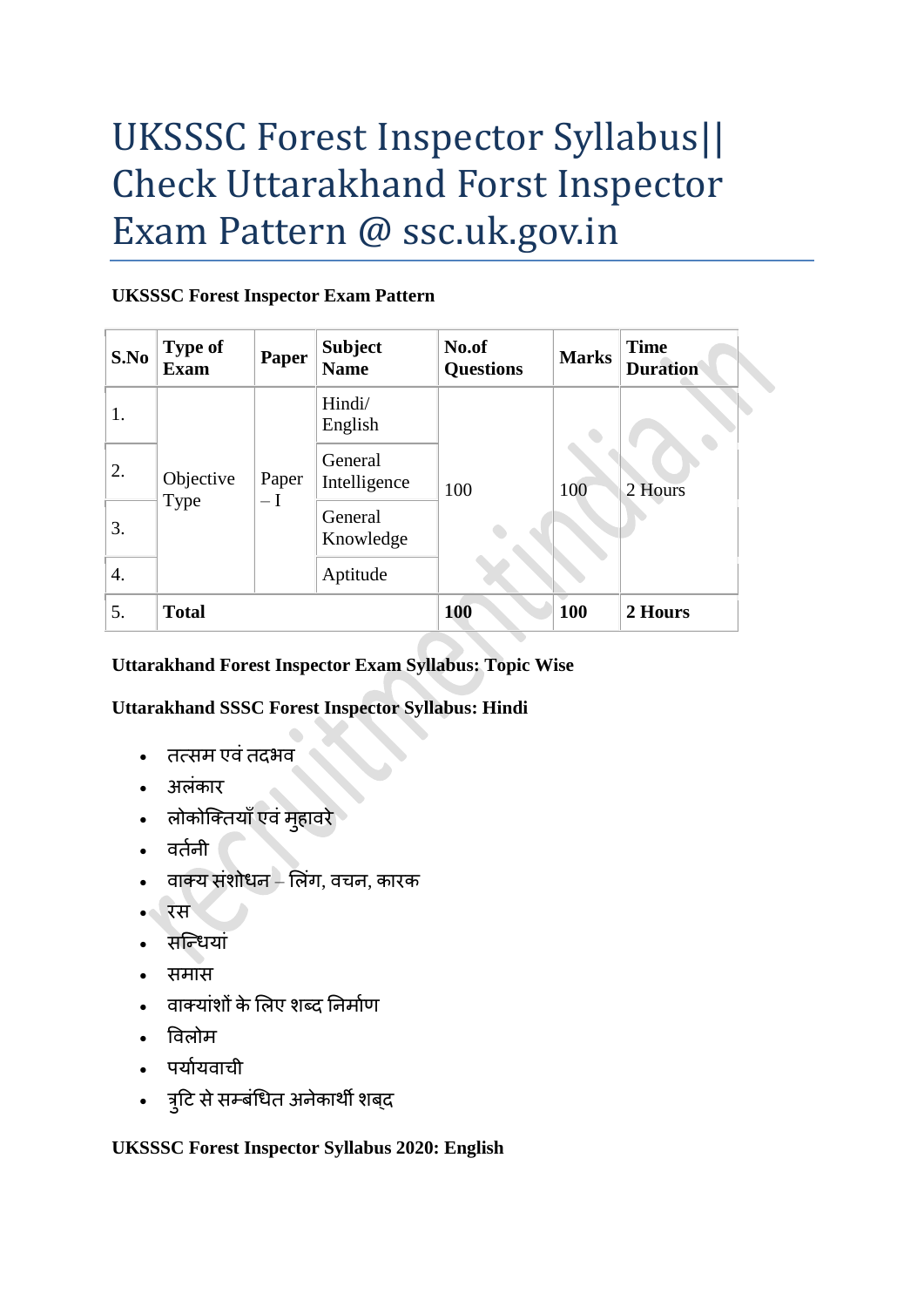- Fill in the Blanks.
- Tenses.
- Antonyms
- Grammar.
- Verb.
- Error Correction.
- Sentence Rearrangement.
- Articles.
- Vocabulary.
- Idioms & Phrases.
- Sentence correction
- Unseen Passages.
- Synonyms.
- Comprehension.
- Cloze Test.

#### **General Intelligence**

- Analytical
- Analogies
- Coding –decoding
- Characters
- Syllogism
- Similarities
- Analysis
- Missing numbers
- Differences
- Ouestions of verbal
- Visual memory
- Discrimination
- Nonverbal
- Direction Sense
- Sequences
- Space visualization
- Decision making
- Observation
- Relationship concepts
- Arithmetical reasoning
- Problem-solving
- Verbal and figure classification
- Data representation and analysis
- Analytical
- Abstract ideas
- Facts and figures
- Mathematical and quantitative functions
- Arithmetical number series
- Symbols and their relationships
- Arithmetical
- Numerical computations